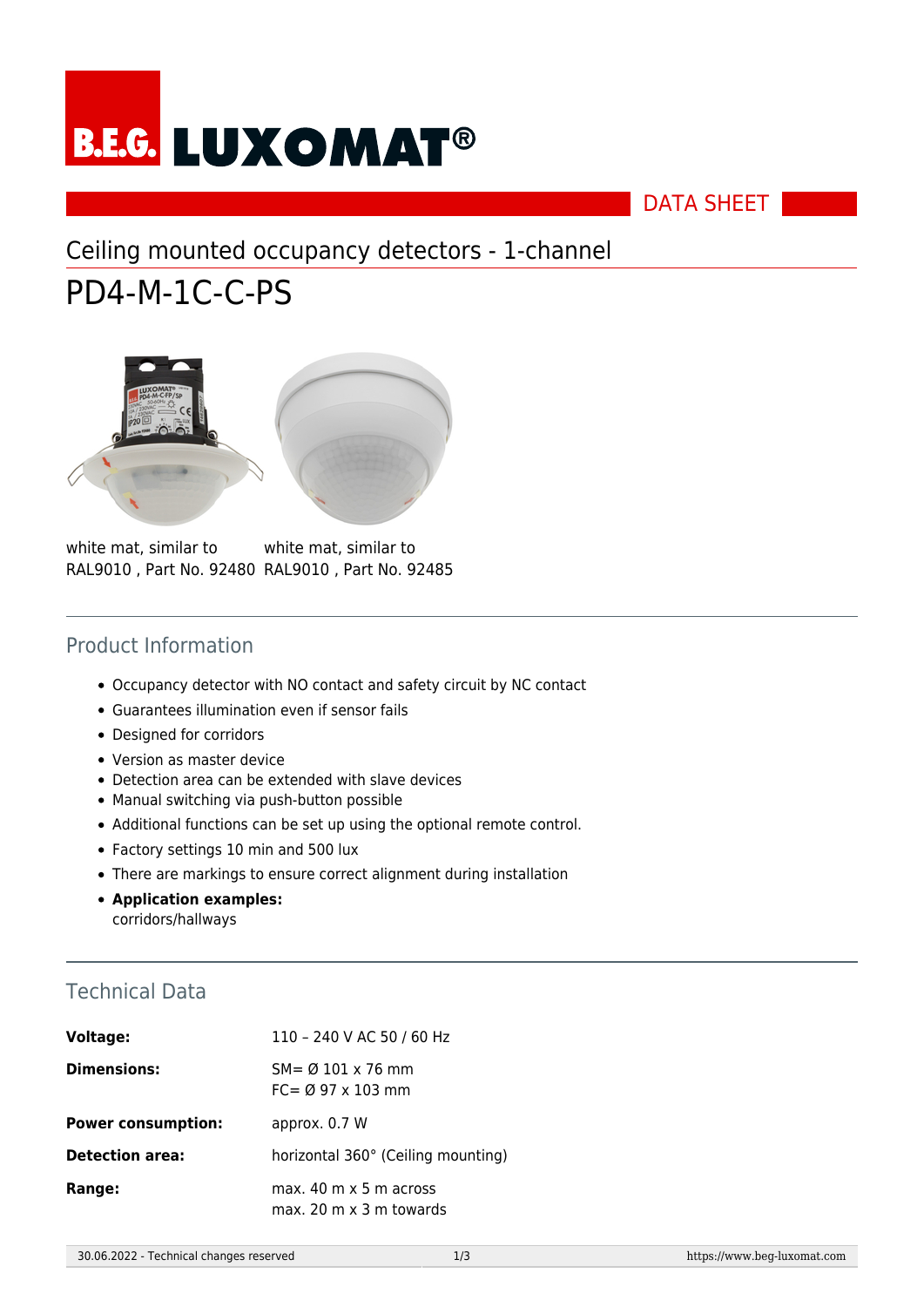| <b>Monitored area</b><br>(tangential movement):  | 250 m <sup>2</sup> / 2.5 m mounting height                                                                                           |
|--------------------------------------------------|--------------------------------------------------------------------------------------------------------------------------------------|
| <b>Mounting height</b><br>min./max./recommended: | 2.4 m / 2.6 m / 2.5 m                                                                                                                |
| Degree / class of<br>protection:                 | SM= IP54 / Class II<br>$FC = IP20 / Class II$                                                                                        |
| Impact strength:                                 | $FC = IK04$                                                                                                                          |
| <b>Ambient temperature:</b>                      | $-25$ °C to +50 °C                                                                                                                   |
| Housing:                                         | polycarbonate, UV-resistant                                                                                                          |
|                                                  | <b>Channel 1 (lighting control)</b>                                                                                                  |
| <b>Switching power:</b>                          | 2300 W, $\cos \varphi = 1$<br>1150 VA, $\cos \varphi = 0.5$<br>300 W LED<br>max. inrush current Ip $(20 \text{ ms}) = 120 \text{ A}$ |
| Type of contact:                                 | 1x µ-contact, NO contact with tungsten pre-make contact, additional NC-safety<br>contact                                             |
| Follow-up time:                                  | 15 sec - 30 min, Pulse                                                                                                               |
| Switch-on threshold:                             | 10 - 2000 Lux                                                                                                                        |
|                                                  | Mixed light measuring                                                                                                                |

### Description

| <b>Description</b> | Colour                           | <b>Part number</b> | <b>EAN number</b> |
|--------------------|----------------------------------|--------------------|-------------------|
| PD4-M-1C-C-PS-FC   | white mat, similar to<br>RAL9010 | 92480              | 4007529924806     |
| PD4-M-1C-C-PS-SM   | white mat, similar to<br>RAL9010 | 92485              | 4007529924851     |

#### Accessory

| <b>Description</b>                 | Colour | Part number | <b>EAN number</b> |
|------------------------------------|--------|-------------|-------------------|
| <b>BLE-IR-Adapter</b>              | black  | 93067       | 4007529930678     |
| $IR-PD-1C$                         |        | 92520       | 4007529925209     |
| $IR-PD-1C-E$                       |        | 92077       | 4007529920778     |
| IR-PD-Mini                         | -      | 92159       | 4007529921591     |
| Wire basket BSK (Ø 200 x<br>90 mm) | white  | 92199       | 4007529921997     |
| <b>RC-Arc extinction kit</b>       | white  | 10880       | 4007529108800     |
| Mini-RC-Arc extinction kit         | black  | 10882       | 4007529108824     |